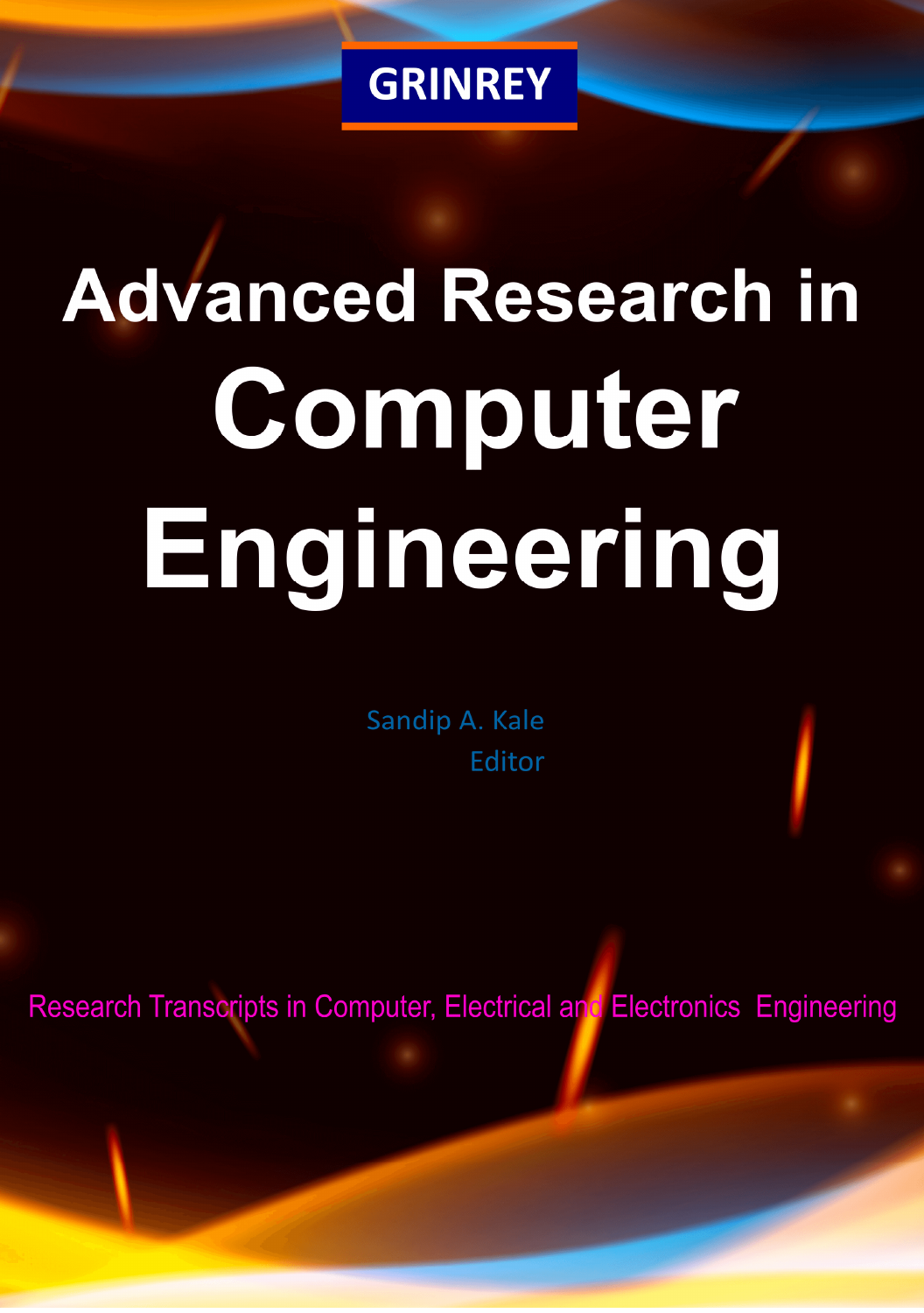# **Bandwidth Control Sectoring Technique Protocol for Data Dissemination in Wireless Sensor Networks**

**Deepika U. Shevatkara, b, \*, Anand A. Khatric, \*, Yogesh K. Sharma<sup>a</sup> and G. M. Bhandari<sup>b</sup>**

<sup>a</sup>Computer Engineering Department, Jagdishprasad Jhabarmal Tibrewala University, Rajasthan, India <sup>b</sup>Computer Engineering Department, JSPM's Bhivarabai Sawant Institute of Technology and Research, Pune, India <sup>c</sup>Computer Engineering Department, Jaihind College of Engineering, Kuran, Pune, India

\*Corresponding author: dipikaus@gmail.com, khatrianand@gmail.com

#### **ABSTRACT**

The present chapter relates to a system for data collection in wireless sensor networks. The object is to provide an improved Quality of Services using bandwidth control sectoring technique for WSNs. To reduce the power consumption through system. The nodes are randomly deployed in the network. There are sectors formed according to the equal number of sector heads. There is one sink node, which collects data from sector heads. Common nodes are deployed randomly to transmit data packets to the respective level 1 node within a sector. Thus, bandwidth will be controlled, and congestion in the network is reduced. Bandwidth control sectoring technique (BCST) achieves the various quality parameters of Network. QoS like period of time (delay), power resource efficiency, delivery ratio, loss ration including throughput. This chapter shows the best protocol for data dissemination in wireless sensor networks. This is designed for achieving maximum QoS of wireless sensor networks.

**Keywords:** Bandwidth Control Sectoring Technique, BCST, Congestion Control, Sector head, Quality of Services, QoS, Wireless Sensor Networks, WSN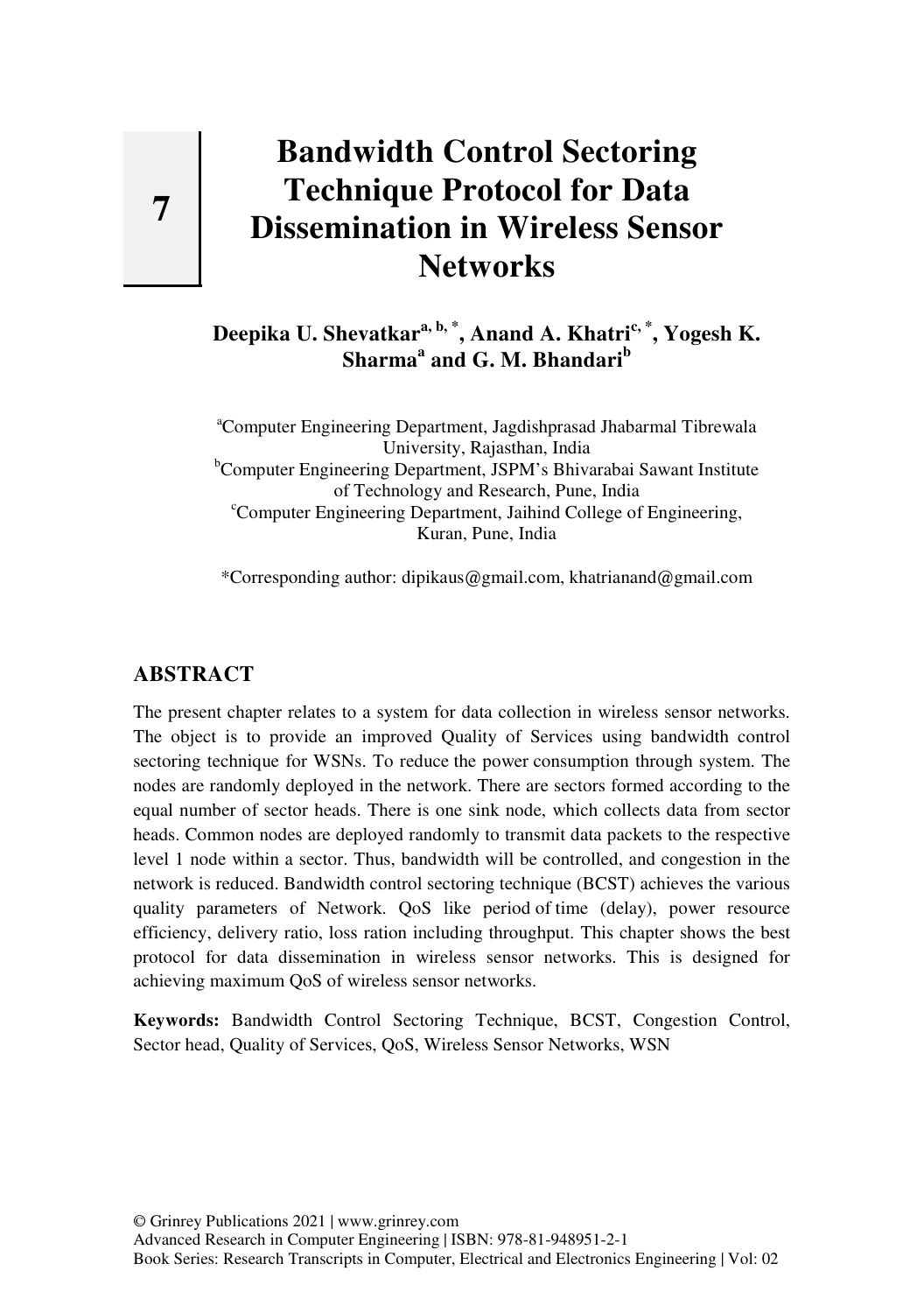## **1. INTRODUCTION**

Wireless sensor networks[1] can be specified to track geological and physiological factors such as temperature, noise, friction, strain, activity, etc. as self-organized and resources-less sensing devices to pass that data across a network to an end nodes or wireless device, in which the information is gathered and processed in the unit [4][12]. A sink or base station serves as a user-to-sensor connection. By entering probes and acquiring responses again from sink, one could recover the relevant data from either the network [13]. There seem to be typically several or groups of cells in a wireless sensor network. Utilizing wireless signals, the IoT devices can interact with the root station.[5][6] With signaling and computer equipment, communications equipment and power components, a wireless sensor node is configured. Constricted space, speed of information processing and processing capacity are the actual mobile devices in a wireless sensor network (WSN) which have constraints. After the node again for sensor They are liable for self-organizing an adequate system framework after the sensor nodes are configured in the network, mostly with multi-hop coordination with them [7][8]. Wireless sensor devices answer to requests given to execute particular actions from a root station [9]. Global Navigation Method and local positioning methods can be utilized to gain place and pos-related knowledge [10][11].

# **2. LITERATURE SURVEY**

In research paper, in effect to enhance power consumption, the researcher outlined a new strategy for adapting the Minimal Power Efficient Clustering Hierarchy (OLEACH) to improve original LEACH and LEACH-C by actively sorting clusters relying on the residual energy of the nodes. In the this new method detectors node-heads evaluating the quantity of electricity staying after every round. The new cluster - based routing protocol is based on energy efficient, as the level of energy percentile for the chosen is specified in progress and consequently prevents its performance and non - stop cooperation task. In place to ensure optimal functioning of the overall system, the latest cluster based routing system is based on a sustainable value limit, eliminating the formation of a leader of the group. The technique for effective energy clustering for WSNs was being presented. Informative tests of the local network of wearable sensors indicate that our approach is good for increasing network period and also has the likely to improve the service life of the whole network. From our perspective, O-LEACH can run on both active and passive systems. We have assessed O-LEACH only on real networks in this article. This approach also can be checked on large structures. The test results show that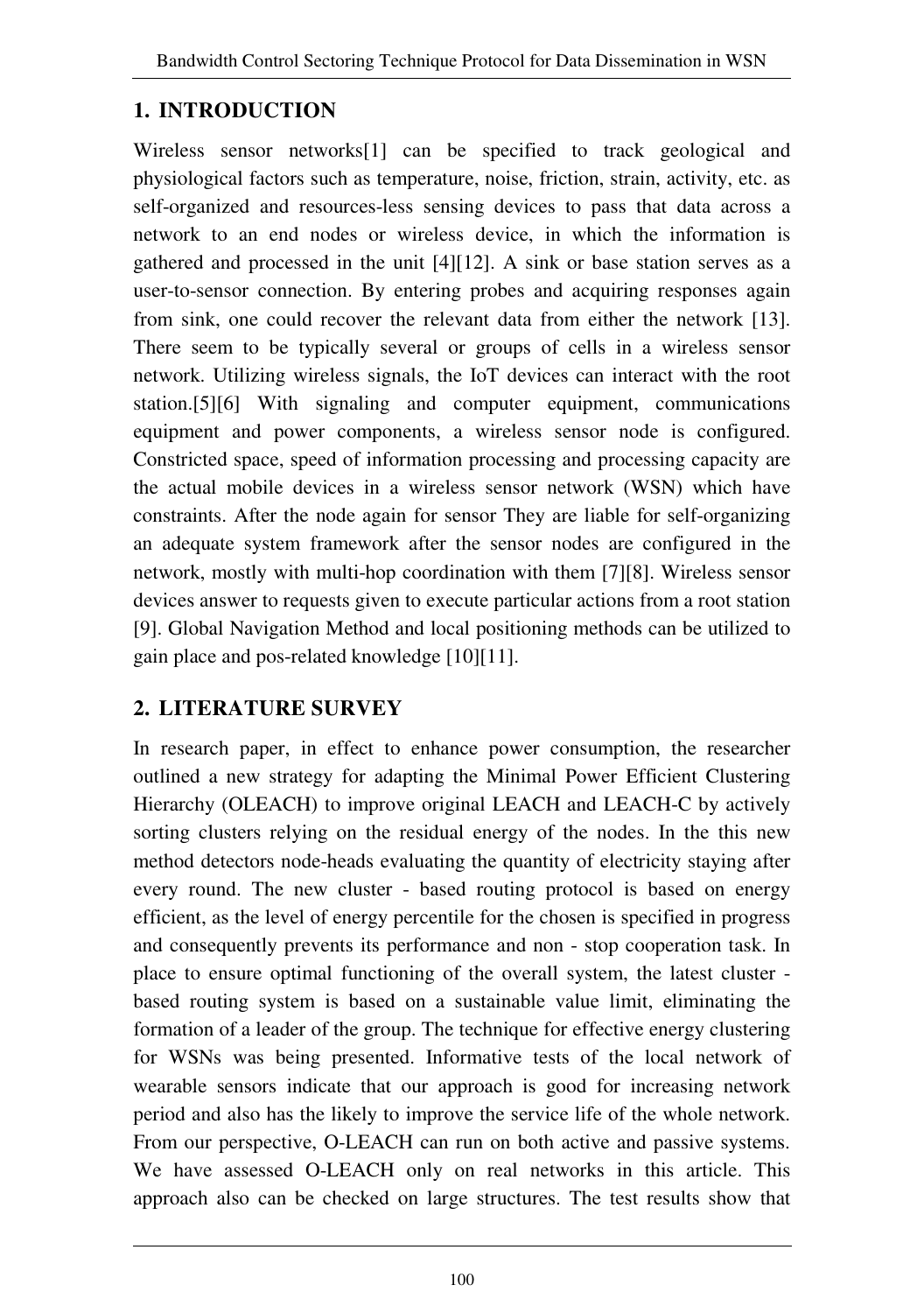compared to the initial Leeching and Leeching-C, the new scheme gains greater stability and enhances device longevity and resilience [1]. Dynamic traffic control technique is introduced by author Bharadwaj. This technique is implemented by using WSN. Sensors are used to discover the traffic congestion for dynamically manage the traffic. Dynamic traffic control has overcome the disadvantages of static traffic control. The major disadvantage of static traffic control is sometimes it may block the emergency vehicles like i.e. ambulance because of traffic congestion. In this technique, Traffic Control Unit, Monitor Unit, and Roadside Unit are used to efficiently control the traffic congestion. RFID reader is used to reading the unique RFID code for an emergency vehicle as well as it sends to the monitor unit. Sensors, proximity switch, and RFID tags are used by monitor unit to count the normal vehicles and emergency vehicles. Count information of the vehicle is sent to the traffic control unit. After receiving count information of vehicles, the signals are changed dynamically. Author has compared the results of static traffic control technique and dynamic traffic control technique. Results are taken for time used by vehicles from source to different destination as well as time is calculated by using speed and distance. Dynamic traffic control technique works for all situations. Reduces the traffic delay and saves the throughput time of travel are the advantages of the dynamic traffic control technique [2].

The author Weiqi Chen has proposed joint QoS provisioning and congestion control technique for the multi-hop wireless network. This technique is implemented by combining two techniques. One is Differentiated Queuing service and second is semi-TCP. Advantages of these techniques are provided per-packet granular QOS as well as systematic hop by hop congestion control. Using Joint technique two parameters getting by authors. These are flexible and adaptive for the dynamic multi-hop wireless network. In the joint technique, DQS is used for QoS in the logic layer and semi TCP is used for congestion control issue in the transport and MAC layer. Author has solved the different issues of the existing system. Those issues are delay estimation, overdue packet handling issue, ACK mechanism, and cross-layer design. Using joint technique author has improved the performance of total throughput and reduces the total latency in the (multi-hop) i.e. multiple hops (levels) wireless network. The results are taken for data transfer-ratio and average end-to-end delay parameter. Using joint technique author has achieved different advantages. Those are handled overdue packets, transfer ratio and decreased total-latency for the multihop wireless-network [3].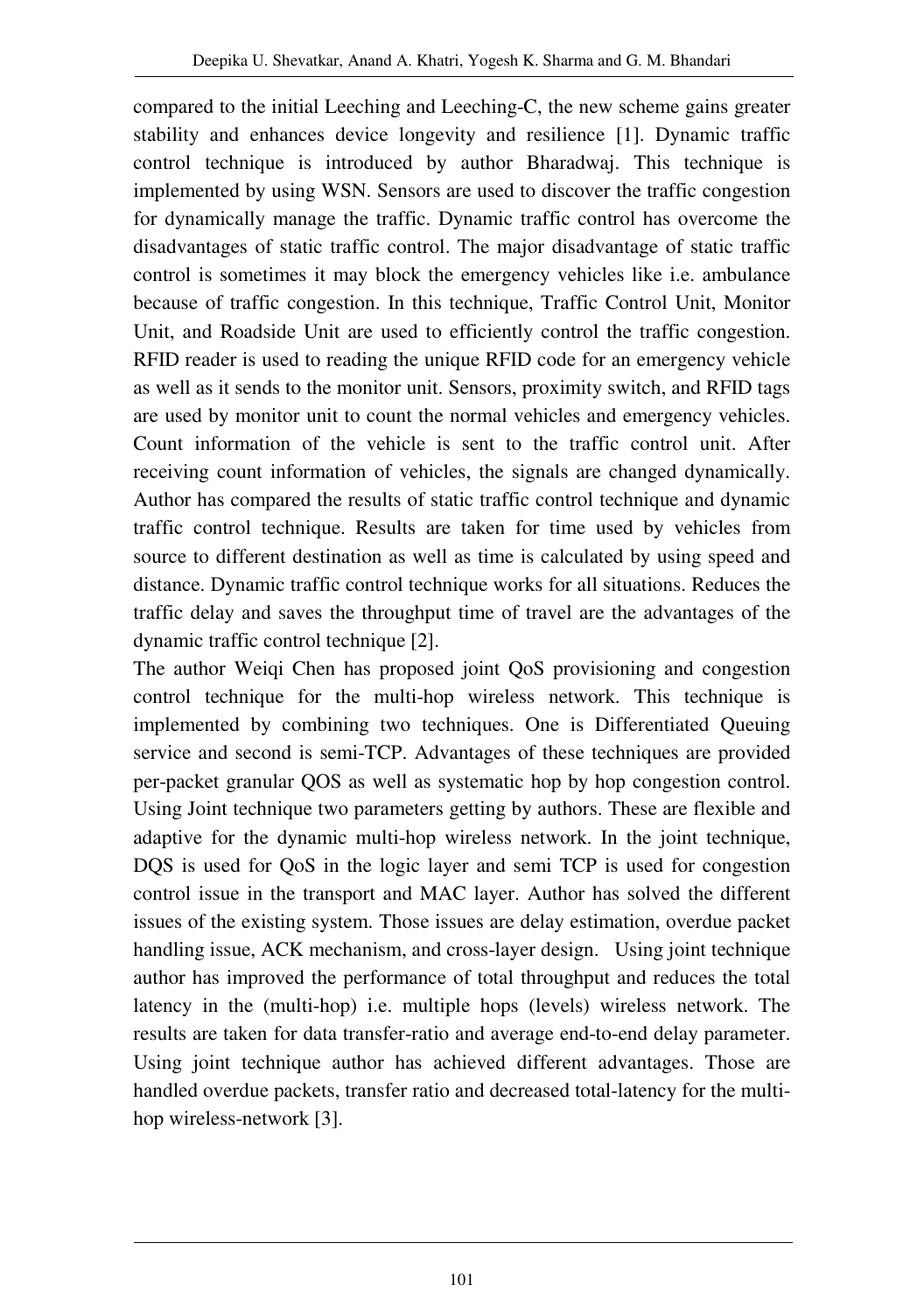## **3. PROPOSED SYSTEM**

In Figure 1 it is seen that nodes are randomly deployed in the network. There are sectors formed according to the equal number of sector heads. Due to less capacity of the communication channel and less availability of bandwidth for packet transmission, congestion over the network increases which directly affects the QoS parameters like de- lay, throughput, energy efficiency, packet delivery ratio, reliability. In the proposed system sectoring technique will reduce bandwidth problem and traffic congestion problem. There is one sink node which collects data from sector heads. Common nodes which are deployed randomly transmit data packets to respective level 1 nodes within a sector. Sector heads are nothing but level 1 node. In this way bandwidth will be controlled and congestion in network will be reduced.



**Fig. 1.** Physical View (System Architecture)

#### **BCST Algorithm:**

Step 1 - START

Step 2 - Initialization of scenario.

Step 3 - Initialization of sink node equal to zero. Step 4 - Set hop count (level) to all nodes.

Step 5 - Determine the nodes which are one hop away from sink node i.e Find out level

one nodes.

Step 6 - Assign level one nodes as sector head.

Step 7 - Formation of sectors depending on the total number of sector heads.

Step 8 - Common nodes within a sector transmit the data packets to their sector head.

Step 9 - Sector heads transmit the collected information to sink node. Step 10 - STOP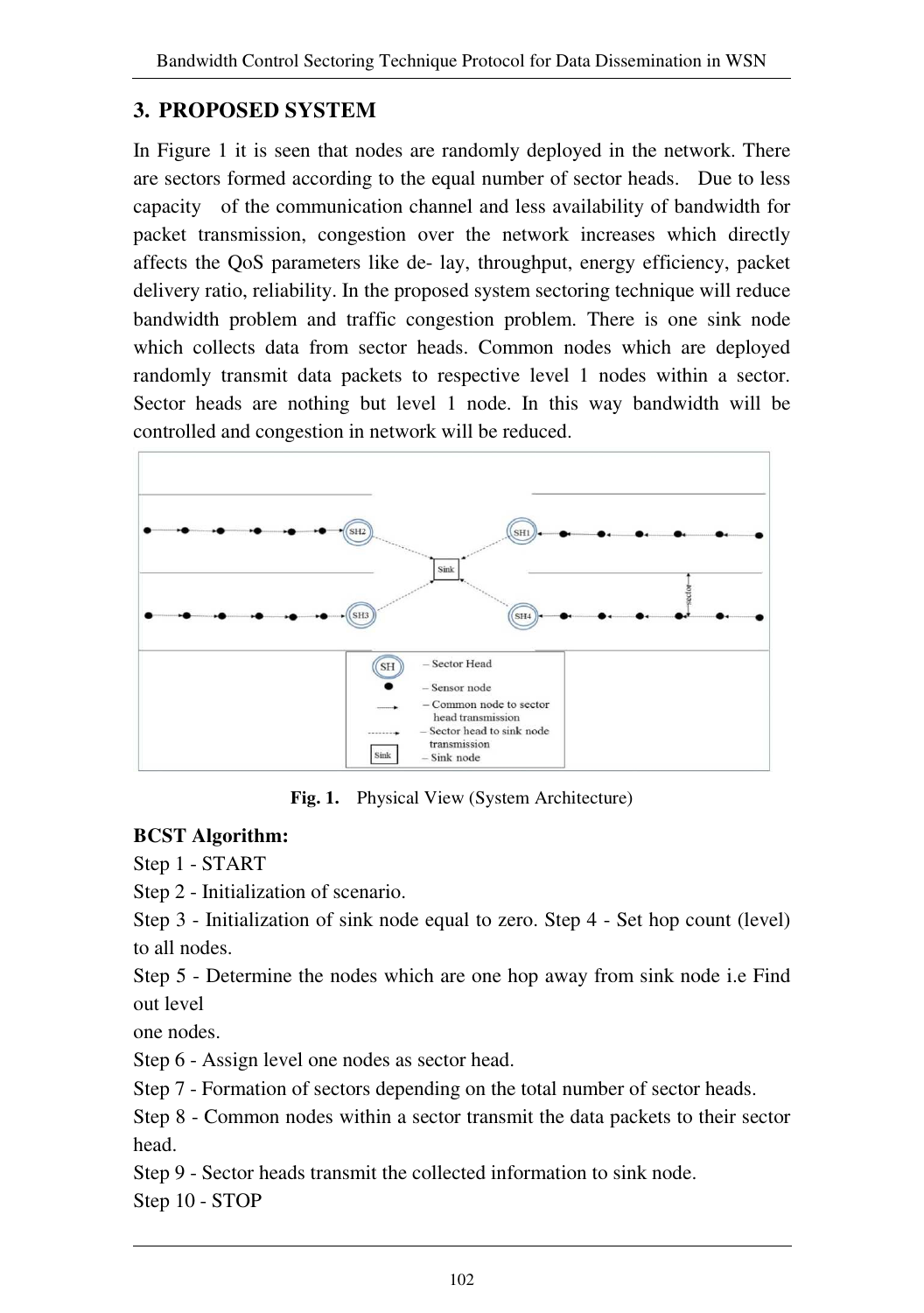Firstly, initialization of scenario will be done and initialization of sink node  $= 0$ will be carried out. Set hop count to all nodes to determine the levels of nodes in the network. That this next step is to figure out which points were a step ahead from the end nodes. Determine those nods as level 1 nodes. Level 1 node are near to sink node so next step is to determine level 1 nodes as sector head (SH). Due to less capacity of the communication channel and less availability of bandwidth for packet transmission, congestion over the network increases. In this case formation of sectors will control bandwidth. Form sectors equal to the total number of level 1 nodes i.e. sector head. After formation of sectors data transmission will be carried out. Data transmission is done within sector. Common nodes within a sector transmit data packets to sector head. Sink node collects data packets from level 1 nodes i.e. sector head. In this way bandwidth will be controlled and congestion in network will be reduced.

#### **4. RESULT ANALYSIS**

In this scenario total no of 30 nodes are deployed in sector form in 1000m\* 1000m area for simulation. One node is assigned as data collector node i.e. sink node. Remaining 29 nodes are working as a source node. Rate of data transmission is changing from 10 to 50 packets per sec. i.e. Transmitting data transmission limit to the end nodes. Protocols like C.S.M.A ,TD.M.A and 802.15.4(Zigbee). included for performance analysis and these results are comparing with proposed MAC BCST. The routing algorithm for A.O.D.V is being included for searching short distance path for data transmission.50 bytes packet size is fixed for this scenario along with 30 nodes.



**Fig. 2.** Average PDR for RR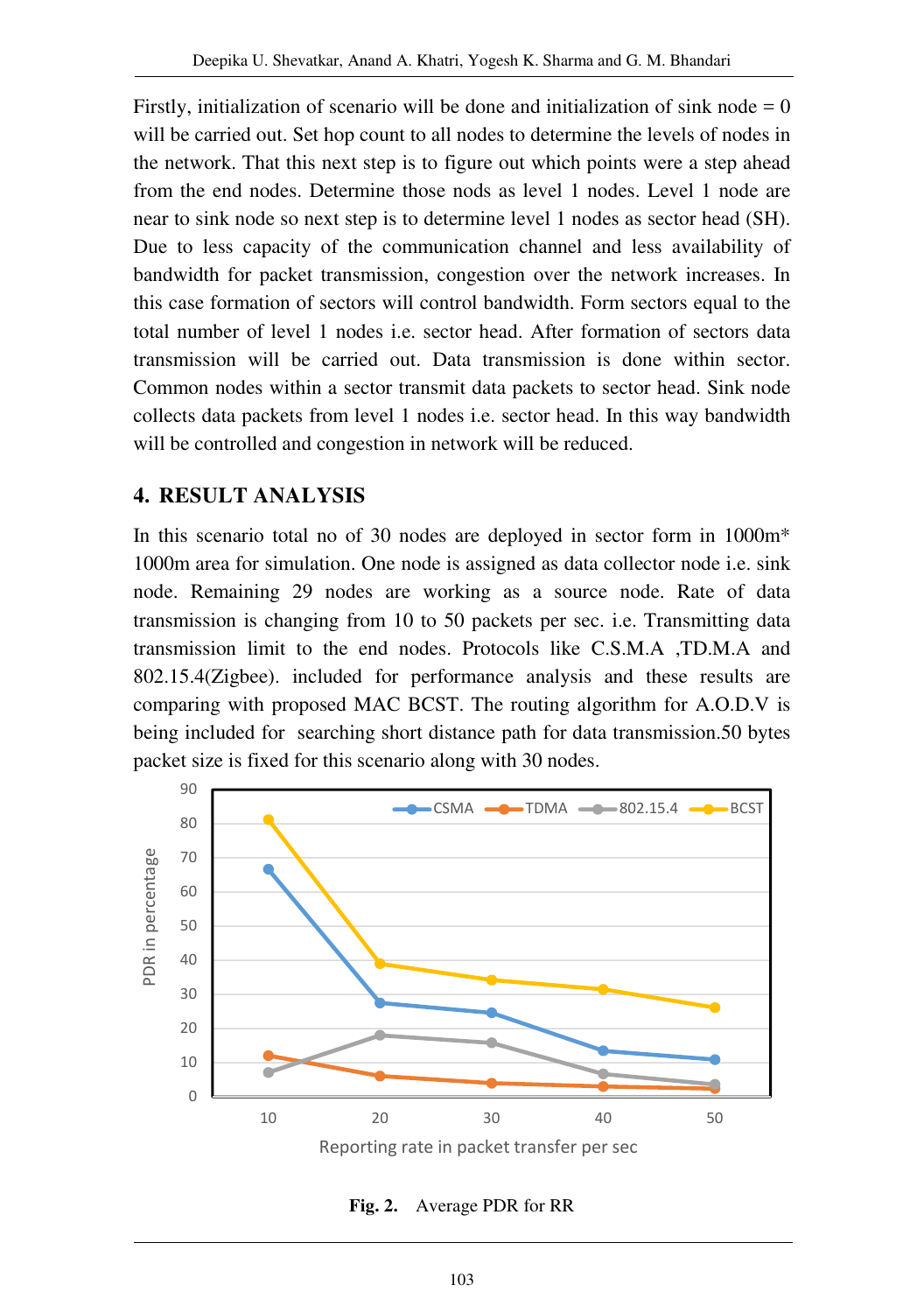Above graph shown Average PDR (Packet Delivery Ratio) for reporting rate. Relative to modern technique, the Bandwidth Control Sectoring Protocol (BSCT) is substantially better. In case of heavy traffic like 50 packet transfer per sec it can increase the reporting rate of node but in case of less traffic like 10 packet transfer per sec it can act as a normal MAC with constant reporting rate. In normal packet delivery gives 20% better result as compare to carrier sensor multiple access protocol (CSMA) protocol, 70% as compare to Tim div multiple access system (T.D.M.A) &75% as compare to 802.15.4 protocol. Similar to CSMA, TDMA and 802.15.4, the distribution of big packets is 15 to 25 percentage points higher. as result shown the BCST protocol a maximum number of packets will be delivered and minimum number no of packet will be drop.



Reporting rate in packet transfer per sec



Above graph shows average PLR (Packet Loss Ratio) for Reporting rate. The packet loss ratio represents the ratio of the number of lost packets to the total number of sent packets from sensor node to base station. Congestion is one of the main factors of packet loss. In normal reporting rate CSMA protocol drops 70% packets, TDMA and 802.15.4 protocol drops 90% packets and as compare to other protocols with BCST only 20% packet drops. The transmission number is 50. Similar to certain other

methods, the BCST protocol gives 20 percent good efficiency. Tables of the PLR shows the TDMA and 802.15.4 protocols have more packet loss and CSMA and BCST has a less packet loss.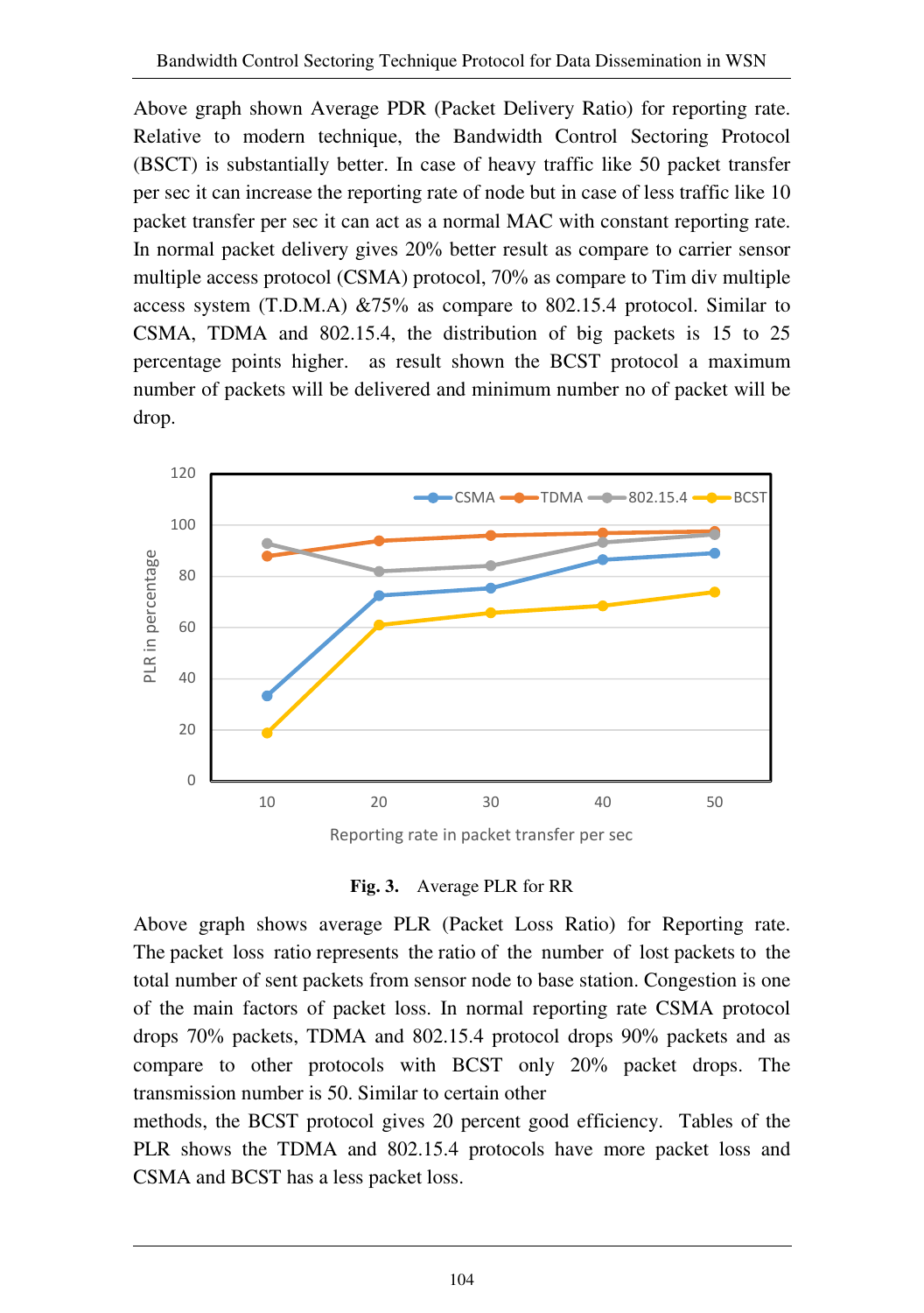

**Fig. 4.** Average Delay for RR

The figure described represents the typical first-to- end interval throughout the reporting count. End-to-End delay means time takes by the packet to travels to reach from source to destination node. Number of packets transfer using TDMA protocol takes more time than the other protocols. CSMA also takes more time. The number of packets transfer via BCST protocols takes less time as compare to other protocols to reach destination. The other protocol like 802.15.4 also takes less time but the number of packets is increase delay is also increases but in case of BCST protocols number of packets increase delay time will be decrease.



**Fig. 5.** Average Throughput for RR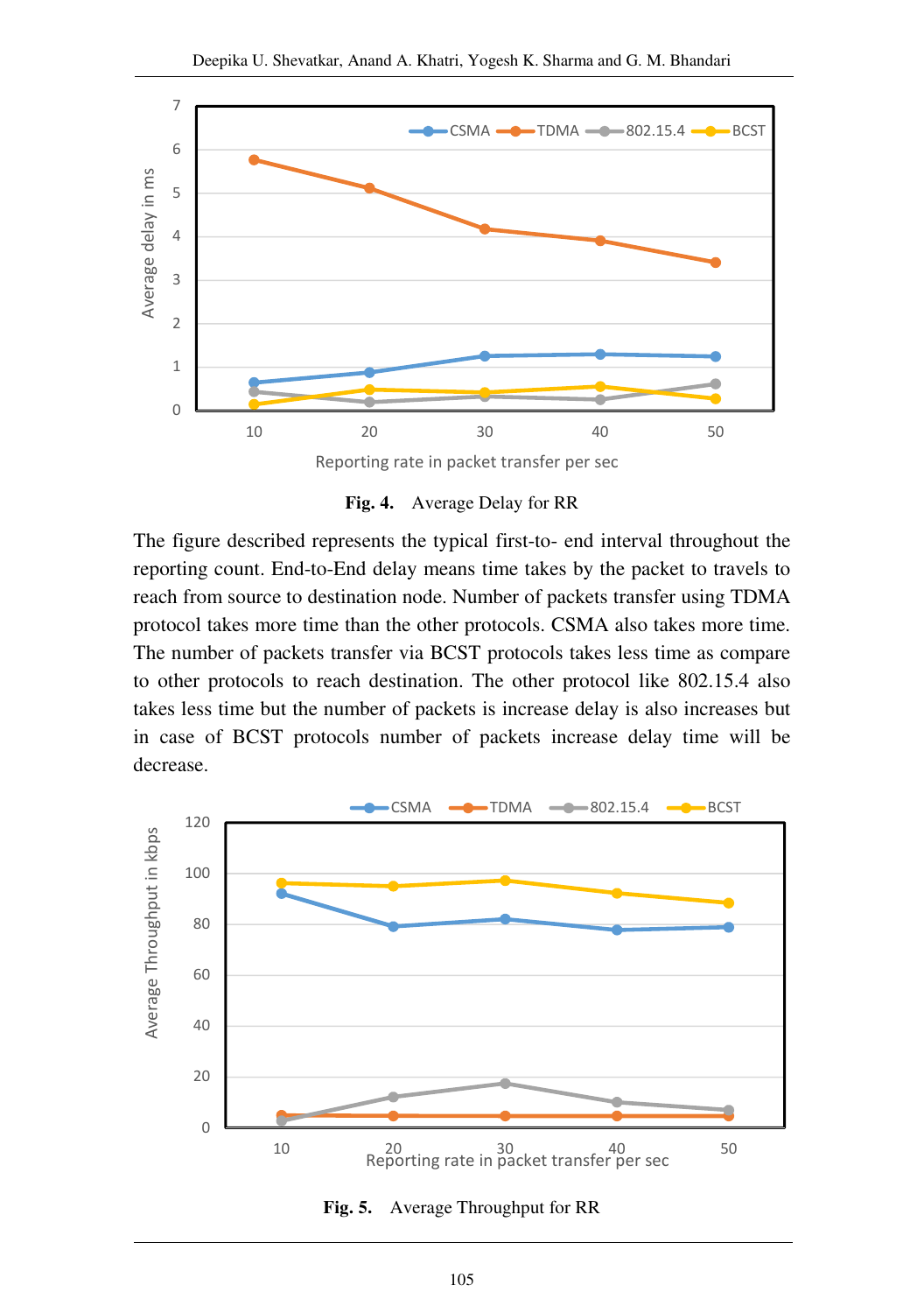Above graph shows Average throughput for reporting time. The BCST protocol gives better results when it is compared to CSMA. The Control overhead in BCST protocol is also less when it is matched with BCST protocol shown in table. The similar methods same like T.D.M.A and 802.15.4 as compare to BCST has less throughput. When nodes send 10 packets per sec using BCST and CSMA protocol has 90 to 95% throughput but in case of sending 50 packets BCST protocol has 90% throughput and in CSMA protocol has 70% reporting rate. In TDMA and 802.15.4 protocol have lowest throughput i.e. 0 to 20.

# **5. CONCLUSION**

A BCST – bandwidth control sectoring protocol is a novel protocol designed for congestion control and achieving QoS parameters of wireless networks. Compared to conventional tech like C.S.M.A, T.D.M.A and 802.15.4, the said protocols perform greatly good outcomes. BCST protocol gives almost 17-20% better result for PDR, 15-20% better result for PLR, 5 to 10% better result for delay and 20 to22% increased outcome case of system throughput as compare to second best protocol CSMA. BCST is almost 40 to 50% great as similar to T.D.M.A and 802.15.4 for all QoS parameters. Sectoring technique in BCST helps to reduce heavy traffic, congestion and improve system performance. We will use the modified M.A.C method in proposed development that will blend C.S.M.A and BCST protocol for stronger system performance.

# **REFERENCES**

- 1. Sepehr Ebrahimi Mood & Mohammad Masoud Javidi. Energy-efficient clustering method for wireless sensor networks using modified gravitational search algorithm. Evolving Systems (2019)
- 2. H.Oudani, S.Krit, M. Kabrane , K. Karimi, M. Elasikri, K. Bendaoud, H. El Bousty, L. Elmaimouni. Minimize Energy Consumption in Wireless Sensor Network Using Hierarchical Protocols. 2017 International Conference on Engineering & MIS (ICEMIS) 8-10 May 2017. 2575-1328
- 3. Yan-Xiao Li, Lian Qin, Qian Liang. Research on Wireless Sensor Network Security. 2010 International Conference on Computational Intelligence and Security. 11-14 Dec. 2010
- 4. J. Li, H. Y. Zhou, D. C. Zuo, K. M. Hou, H. P. Xie and P. Zhou. Energy Consumption Evaluation for Wireless Sensor Network Nodes Based on Queuing Petri Net. Hindawi Publishing Corporation International Journal of Distributed Sensor Networks Volume 2014, Article ID 262848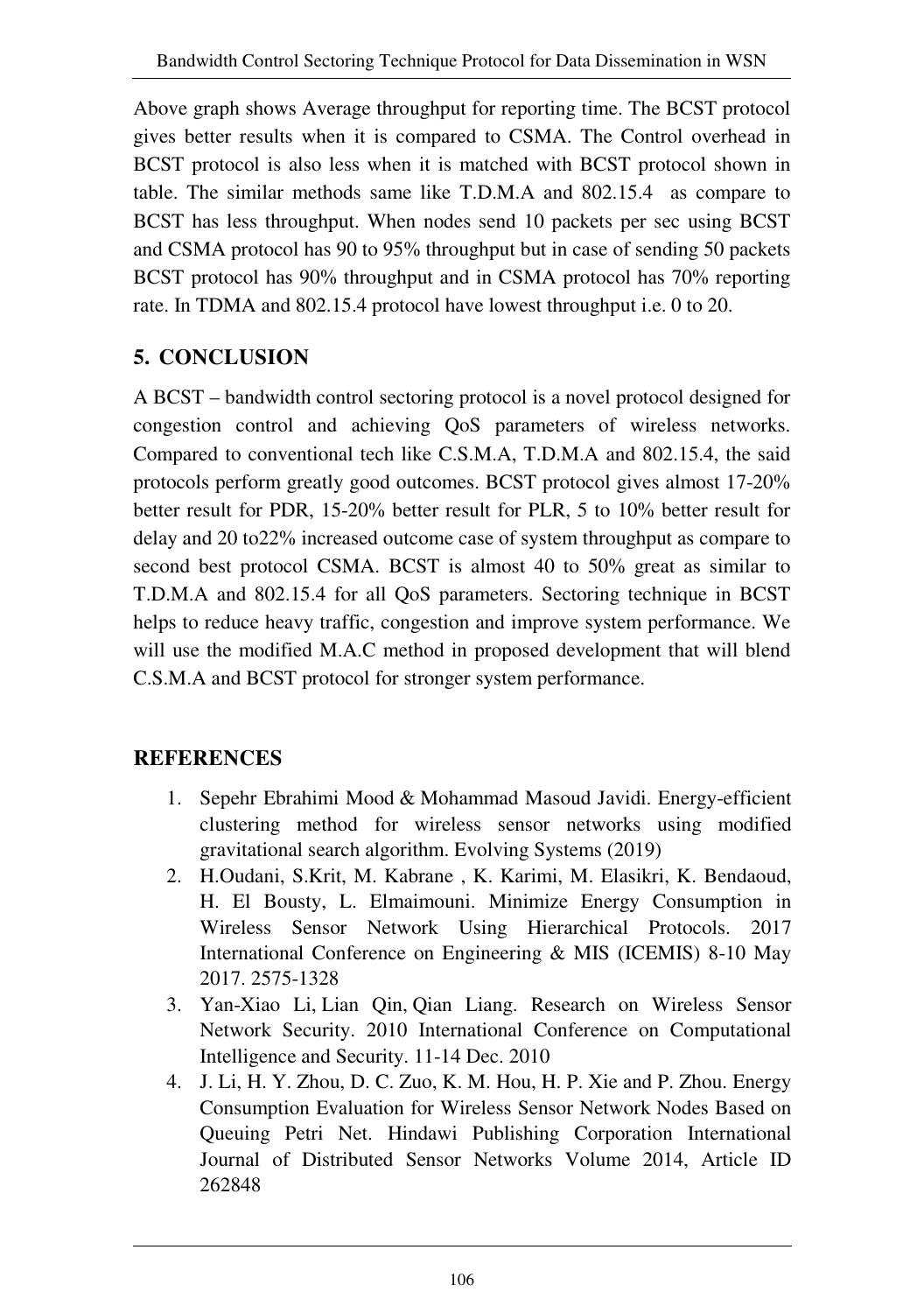- 5. Sohail Jabbar, Abid Ali Minhas, Muhammad Imran, Shehzad Khalid and Kashif Saleem. Energy Efficient Strategy for Throughput Improvement in Wireless Sensor Networks. Sensors (Basel). 2015 Feb; 15(2): 2473–2495.
- 6. International Journal of Engineering Trends and Applications, Volume 4 Issue 3, May-Jun 2017 Rohit Kumar, Er. Sandeep Kad. Energy Efficient Protocols for Wireless Sensor Networks -A Review. International Journal of Engineering Trends and Applications (IJETA) – Volume 4 Issue 3, May-Jun 2017
- 7. Gang Yang, Tiantian Xu, Mingfei Liang. Research on static clustering for wireless sensor networks. 2011 Second International Conference on Mechanic Automation and Control Engineering 15-17 July 2011. Hohhot, China
- 8. Deepak Goyal, Malay Ranjan Tripathy. Routing Protocols in Wireless Sensor Networks: A Survey. 2012 Second International Conference on Advanced Computing & Communication Technologies 7-8 Jan. 2012. 10.1109/ACCT.2012.98
- 9. Abin John Joseph, U.Hari. Hexagonally Sectored Routing Protocol For Wireless Sensor Networks. International Journal of Engineering Research & Technology (IJERT) Vol. 2, May – 2013 ISSN: 2278-0181
- 10. Mohamed Amine Kafi, Djamel Djenouri, Jalel Ben-Othman, Nadjib Badache. Congestion Control Protocols in Wireless Sensor Networks: A Survey. IEEE Communications Surveys & Tutorials ( Volume: 16 , Third Quarter 2014 ). 1369 – 1390
- 11. [11] Viktor Richert, Biju Issac, and Nauman Israr. Implementation of a Modified Wireless Sensor Network MAC Protocol for Critical Environments. Hindawi Wireless Communications and Mobile Computing Volume 2017, Article ID 2801204
- 12. Mohammadreza Balouchestani, Kaamran Raahemifar, and Sridhar Krishnan. Increasing the Reliability of Wireless Sensor Network with a New Testing approach Based on Compressed Sensing Theory. 2011 Eighth International Conference on Wireless and Optical Communications Networks. 24-26 May 2011
- 13. Joseph Kabara and Maria Calle. MAC Protocols Used byWireless Sensor Networks and a General Method of Performance Evaluation. Hindawi Publishing Corporation International Journal of Distributed Sensor Networks Volume 2012, Article ID 834784
- 14. Priyanka Sharma, Garimella Rama Murthy. Mathematical Modelling of Energy Wastage in Absence of Levelling & Sectoring in Wireless Sensor Networks. January 2017 International Journal of Communication Networks and Distributed Systems 19(1):84